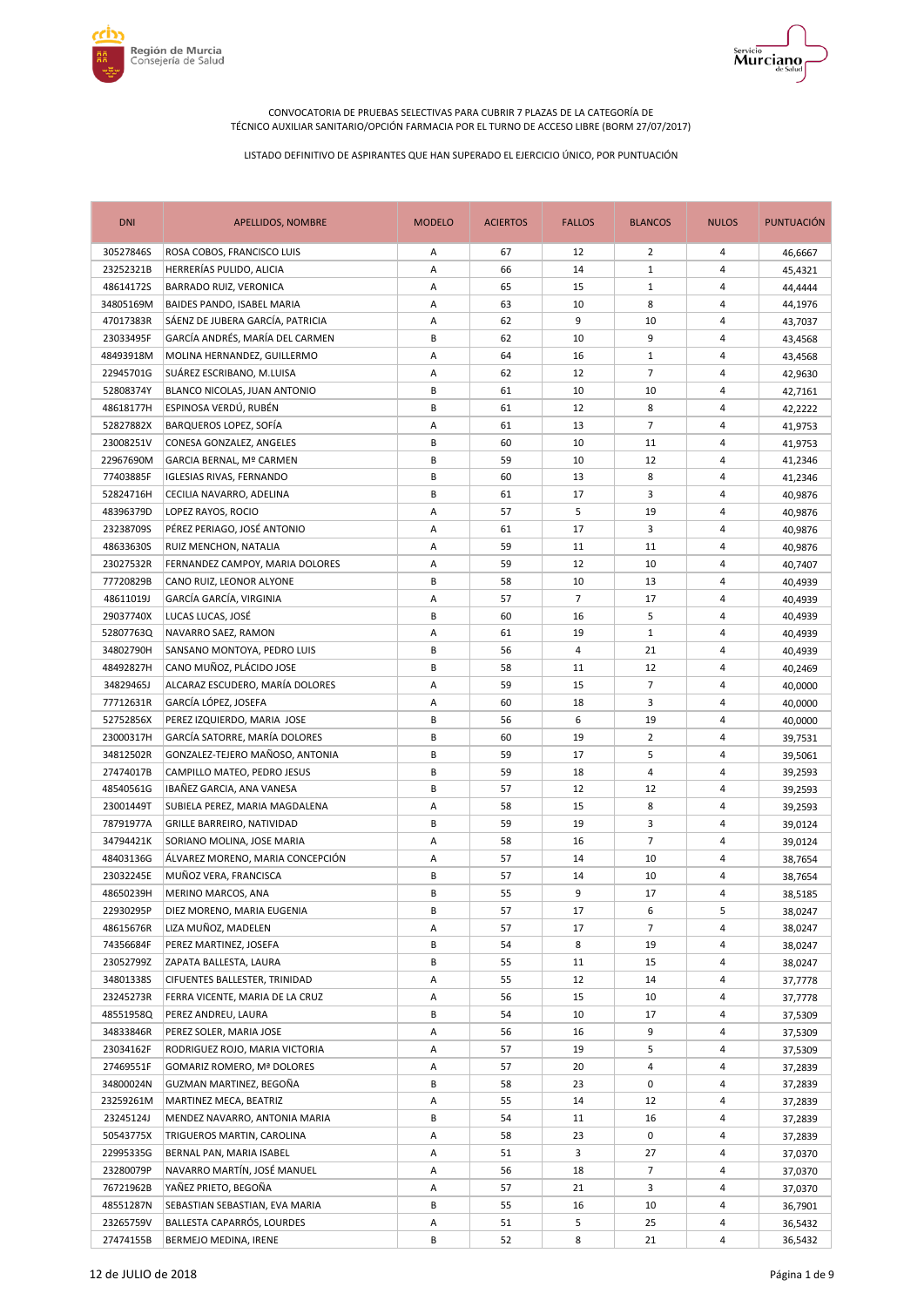



| <b>DNI</b> | APELLIDOS, NOMBRE                  | <b>MODELO</b> | <b>ACIERTOS</b> | <b>FALLOS</b>  | <b>BLANCOS</b> | <b>NULOS</b>   | <b>PUNTUACIÓN</b> |
|------------|------------------------------------|---------------|-----------------|----------------|----------------|----------------|-------------------|
| 22994324M  | <b>GARCIA FRANCO, SONIA</b>        | В             | 53              | 11             | 17             | 4              | 36,5432           |
| 22943817Y  | LORENTE UBERO, MA CARMEN           | В             | 57              | 23             | $\mathbf{1}$   | 4              | 36,5432           |
| 23029380D  | RODRIGUEZ MOLINA, SHEILA           | Α             | 53              | 11             | 17             | 4              | 36,5432           |
| 77523720N  | MARTINEZ ALCARAZ, ANA CONCEPCION   | Α             | 56              | 21             | 4              | 4              | 36,2963           |
| 77721881M  | SÁEZ FERRER, CRISTINA              | Α             | 57              | 24             | 0              | 4              | 36,2963           |
| 48469610P  | VÁZQUEZ LOZANO, ANTONIA MARIA      | В             | 56              | 21             | 4              | 4              | 36,2963           |
| 23223784V  | <b>VERA MORALES, ANTONIO</b>       | Α             | 50              | 3              | 28             | 4              | 36,2963           |
| 34787490J  | SAURA LOPEZ, CONCEPCION            | В             | 53              | 13             | 15             | 4              | 36,0494           |
| 48396387V  | ALCÁZAR GALLEGO, JOSÉ ANTONIO      | Α             | 55              | 20             | 6              | 4              | 35,8024           |
| 52523289Y  | CAÑADAS CASTILLO, MARIA JOSE       | Α             | 56              | 23             | $\overline{2}$ | 4              | 35,8024           |
| 22981295V  | CONESA BAS, MARIA ROSARIO          | B             | 54              | 17             | 10             | 4              | 35,8024           |
| 77562954P  | GALLEGO MARTINEZ, MARIA PILAR      | В             | 54              | 17             | 10             | 4              | 35,8024           |
| 48485616Y  | GUILLEN ANADON, CAROLINA           | В             | 55              | 20             | 6              | 4              | 35,8024           |
| 07868839X  | HERNANDEZ ROZAS, Mª TERESA         | Α             | 54              | 17             | 10             | 4              | 35,8024           |
| 77853006F  | LOPEZ LOPEZ, TAMARA                | В             | 53              | 14             | 14             | 4              | 35,8024           |
| 48835940V  | PACHECO NAVARRO, ANA ISABEL        | Α             | 53              | 14             | 14             | 4              | 35,8024           |
| 70882100X  | BARRERA SÁNCHEZ, ÁNGEL             | Α             | 52              | 12             | 17             | $\overline{4}$ | 35,5556           |
| 48617360Y  | CAÑAVERAS ROMERA, MARÍA            | А             | 50              | 6              | 25             | $\overline{4}$ | 35,5556           |
| 23261420W  | MENA FUENTES, FRANCISCA            | В             | 55              | 21             | 5              | 4              | 35,5556           |
| 77721507E  | RUIZ PALAO, CATALINA               | Α             | 51              | 9              | 21             | 4              | 35,5556           |
| 27447134S  | TOBAL HERNANDEZ, ANA MARIA         | Α             | 52              | 12             | 17             | 4              | 35,5556           |
| 27486405W  | LOPEZ MANUEL, MARINA               | В             | 53              | 16             | 12             | 4              | 35,3087           |
| 27438930E  | MARTINEZ AMANTE, Mª DOLORES        | Α             | 54              | 19             | 8              | 4              | 35,3087           |
| 25187153Z  | PORTILLO GONZALEZ, ANGELES         | Α             | 55              | 22             | 4              | 4              | 35,3087           |
| 49175151R  | SANCHEZ MARTINEZ, MARIA            | B             | 50              | $\overline{7}$ | 24             | $\overline{4}$ | 35,3087           |
| 23012349K  | VIVERO SEGADO, JUAN GUILLERMO      | Α             | 52              | 13             | 16             | 4              | 35,3087           |
| 54113462M  | MARTINEZ FLORES, GRETTA            | В             | 54              | 20             | 7              | 4              | 35,0617           |
| 21506783N  | PACHECO BERBEGAL, CRISTINA         | Α             | 55              | 23             | 3              | 4              | 35,0617           |
| 24219638V  | FERNANDEZ LINARES, MARIA           | Α             | 49              | 6              | 26             | 4              | 34,8148           |
| 48522427V  | PASCUAL VILLEGAS, MIGUEL           | В             | 53              | 19             | 9              | 4              | 34,5679           |
| 23029318Q  | SANCHEZ VIVAR, ERICA               | В             | 50              | 10             | 21             | 4              | 34,5679           |
| 23281770C  | GOMEZ GIMENEZ, CRISTINA            | Α             | 49              | 8              | 24             | 4              | 34,3210           |
| 77716463S  | JAEN PEREZ, SANDRA                 | В             | 51              | 14             | 16             | 4              | 34,3210           |
| 07555130K  | LEÓN VILLAR, ELENA MARGARITA       | Α             | 54              | 23             | 4              | 4              | 34,3210           |
| 48548475Y  | PEÑALVER GONZALEZ, JUAN MIGUEL     | Α             | 52              | 17             | 12             | 4              | 34,3210           |
| 23286393C  | QUIÑONERO HERNÁNDEZ, ESTELA        | В             | 50              | 11             | 20             | 4              | 34,3210           |
| 48501534P  | BLASCO ROCAMORA, MARIA ANGELES     | В             | 52              | 18             | 11             | 4              | 34,0741           |
| 23787494C  | ROMERO MARTIN, RAQUEL              | Α             | 51              | 15             | 15             | 4              | 34,0741           |
| 48402664S  | BELMONTE CARCELES, MARIA TERESA    | В             | 49              | 10             | 22             | 4              | 33,8272           |
| 48453860J  | ESPINOSA ALCÁZAR, CRISTIAN         | В             | 50              | 13             | 18             | 4              | 33,8272           |
| 22918120T  | JUMILLA SANCHEZ, LUCIA             | В             | 50              | 13             | 18             | 4              | 33,8272           |
| 22982048B  | LORENTE HERNANDEZ, JUANA           | В             | 52              | 19             | 10             | 4              | 33,8272           |
| 77561845A  | MOYA ABRIL, ROSA                   | Α             | 49              | 10             | 22             | 4              | 33,8272           |
| 34835397B  | SOLA ZARAGOZA, MARIA DEL CARMEN    | В             | 50              | 13             | 18             | 4              | 33,8272           |
| 74514648F  | MARTINEZ FIGUEREZ, MARIA TERESA    | В             | 51              | 17             | 13             | 4              | 33,5802           |
| 52818331G  | MARTINEZ GOMEZ, JESUS              | Α             | 53              | 23             | 5              | 4              | 33,5802           |
| 22966103M  | MARTINEZ RUIZ, ISABEL AMPARO       | Α             | 50              | 14             | 17             | 4              | 33,5802           |
| 23006466A  | NAVARRO GARCIA, RAQUEL             | В             | 48              | 8              | 25             | 4              | 33,5802           |
| 48464432M  | BALDÓ VIVANCOS, MARÍA JENIFER      | А             | 49              | 12             | 20             | 4              | 33,3333           |
| 27480215E  | CARCELES AROCA, CARMEN             | Α             | 53              | 24             | 4              | 4              | 33,3333           |
| 13776811H  | DIEGO SANCHEZ, OLGA                | Α             | 52              | 21             | 8              | 4              | 33,3333           |
| 74358707Y  | LOPEZ MARTINEZ, MARIA              | В             | 53              | 24             | 4              | 4              | 33,3333           |
| 48614224K  | CASCALES GAMBÍN, ANA BELÉN         | Α             | 50              | 16             | 15             | 4              | 33,0864           |
| 47855807Y  | CELMA MARTÍNEZ, ARIADNA            | В             | 49              | 13             | 19             | 4              | 33,0864           |
| 48616465P  | MARTÍNEZ CÁNOVAS, ALMUDENA         | А             | 46              | 4              | 31             | 4              | 33,0864           |
| 27433104S  | NICOLAS ALBURQUERQUE, MARIA CARMEN | В             | 51              | 19             | 11             | 4              | 33,0864           |
| 26018612T  | PERAGÓN GARRIDO, FRANCISCO JAVIER  | В             | 49              | 13             | 19             | 4              | 33,0864           |
| 34832062B  | PEREÑIGUEZ NICOLAS, ANGEL          | В             | 50              | 16             | 15             | 4              | 33,0864           |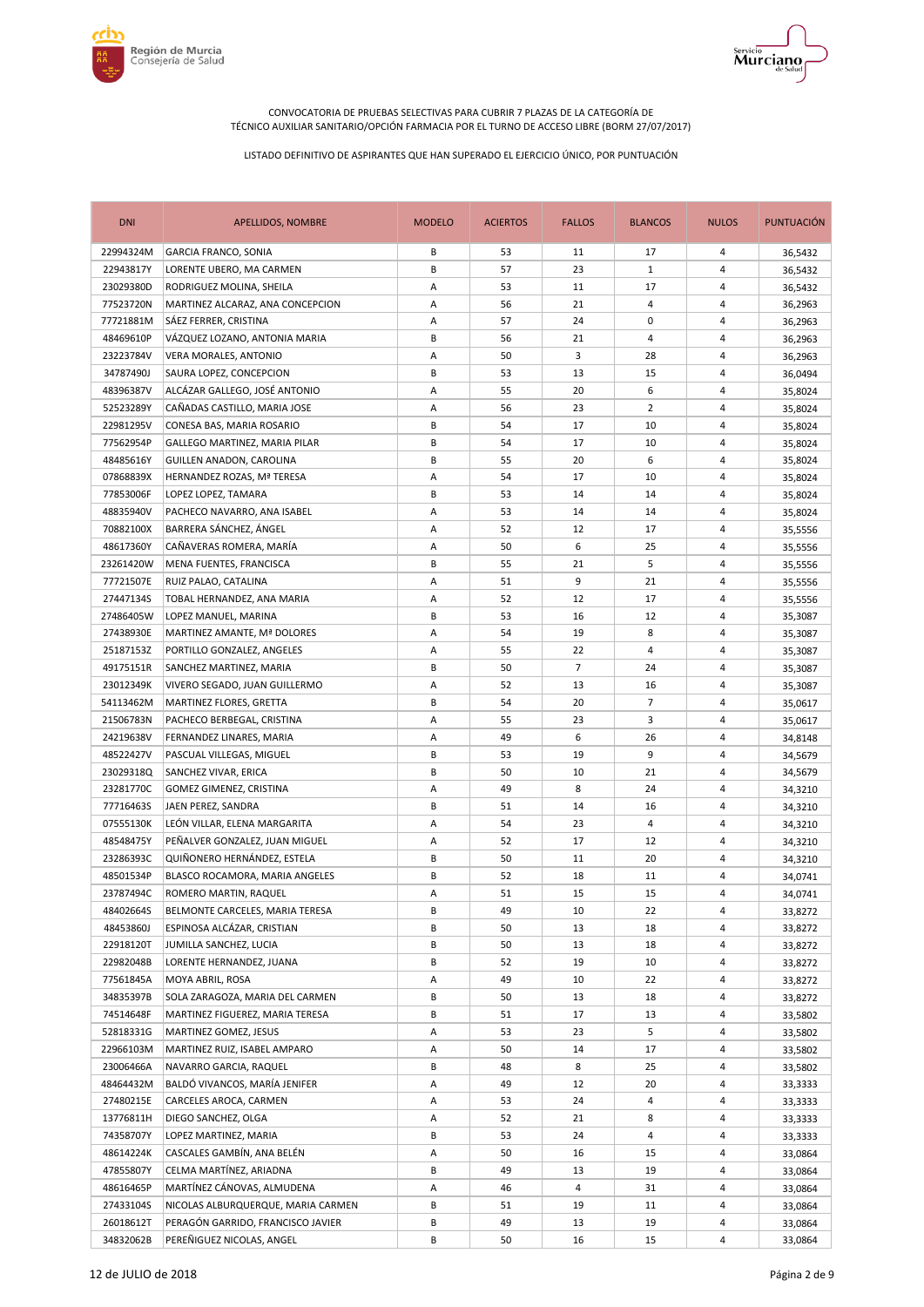



| <b>DNI</b> | APELLIDOS, NOMBRE                     | <b>MODELO</b> | <b>ACIERTOS</b> | <b>FALLOS</b> | <b>BLANCOS</b> | <b>NULOS</b>   | PUNTUACIÓN |
|------------|---------------------------------------|---------------|-----------------|---------------|----------------|----------------|------------|
| 03897337X  | CALERO GARCIA DE BLAS, MARIA          | В             | 52              | 23            | 6              | 4              | 32,8395    |
| 79100847Y  | CASTELLANOS PEREZ, SARA               | В             | 48              | 11            | 22             | 4              | 32,8395    |
| 52829000R  | COSTA GARCIA, MARIA ESTHER            | В             | 50              | 17            | 14             | 4              | 32,8395    |
| 48420309L  | <b>GRUTZMACHES PONCE, SONIA</b>       | B             | 49              | 14            | 18             | $\overline{4}$ | 32,8395    |
| 74437785X  | HERNANDEZ SERRANO, JUANA MARIA        | Α             | 48              | 11            | 22             | 4              | 32,8395    |
| 27477321A  | MUÑOZ MARTINEZ, JESÚS JOAQUÍN         | Α             | 51              | 20            | 10             | 4              | 32,8395    |
| 22998586N  | ROS MORENO, CONCEPCION MARIA          | Α             | 49              | 14            | 18             | 4              | 32,8395    |
| 23038745J  | DE HARO PIVIDAL, GABRIEL              | В             | 48              | 12            | 21             | 4              | 32,5926    |
| 48635865L  | JOVER MURCIA, CARMEN                  | В             | 53              | 27            | $\mathbf{1}$   | 4              | 32,5926    |
| 23031136V  | MARTINEZ PEREZ, ENCARNACION           | Α             | 51              | 21            | 9              | 4              | 32,5926    |
| 25995019M  | OSORIO MENGIBAR, FRANCISCA            | Α             | 50              | 18            | 13             | $\overline{4}$ | 32,5926    |
| 48613334M  | RAYOS GRUTZMACHER, CRISTINA           | Α             | 49              | 15            | 17             | 4              | 32,5926    |
| 23048302W  | SÁNCHEZ MARTÍNEZ, LAURA               | В             | 46              | 6             | 29             | 4              | 32,5926    |
| 76018112F  | DEL MONTE CANO, MARIA SANDRA          | Α             | 48              | 13            | 20             | 4              | 32,3457    |
| 23266330J  | FERREIRA MARTÍNEZ, CATALINA           | В             | 52              | 26            | 3              | 4              | 32,0987    |
| 48450926T  | GONZÁLVEZ MOLINA, ISABEL MARÍA        | B             | 46              | 8             | 27             | 4              | 32,0987    |
| 48614407C  | <b>GUARDIOLA MARTINEZ, Mª ANGELES</b> | В             | 50              | 20            | 11             | 4              | 32,0987    |
| 22999013W  | HERNANDEZ ALEDO, FRANCISCO            | B             | 46              | 8             | 27             | 4              | 32,0987    |
| 23064626L  | LINARES VERA, CRISTINA                | Α             | 49              | 17            | 15             | 4              | 32,0987    |
| 29076484E  | PUCHE YAGO, ANA MARIA                 | В             | 49              | 17            | 15             | 4              | 32,0987    |
| 22959043Y  | QUESADA DOLÓN, ÁNGELES                | В             | 49              | 17            | 15             | 4              | 32,0987    |
| 23235110G  | QUIÑONERO ROS, M. DOLORES             | B             | 46              | 8             | 27             | 4              | 32,0987    |
| 29786751A  | RIVAS GIL, RAFAEL CARLOS              | Α             | 52              | 26            | 3              | 4              | 32,0987    |
| 53148168K  | FERNANDEZ RUIZ, ANGELA                | Α             | 50              | 21            | 10             | 4              | 31,8519    |
| 48513071E  | GUZMAN ALCARAZ, SONIA                 | Α             | 46              | 9             | 26             | $\overline{4}$ | 31,8519    |
| 48398875K  | LOPEZ MARTINEZ, RAQUEL                | В             | 50              | 21            | 10             | 4              | 31,8519    |
| 75241201J  | MOLINA PÉREZ, CRISTINA ISABEL         | Α             | 52              | 27            | 2              | 4              | 31,8519    |
| 48549426Z  | PAGAN NAVARRO, MARIA DEL CARMEN       | Α             | 49              | 18            | 14             | 4              | 31,8519    |
| 48417606F  | ROBLES BLAZQUEZ, EVA MARIA            | Α             | 49              | 18            | 14             | 4              | 31,8519    |
| 71512030Q  | ALONSO GONZALEZ, BRENDA               | В             | 46              | 10            | 25             | 4              | 31,6050    |
| 45415961T  | GARCIA DE LAZARO, SUSANA I.           | B             | 48              | 16            | 17             | 4              | 31,6050    |
| 77711122X  | MARTINEZ GARCIA, MARIA CONCEPCION     | B             | 48              | 16            | 17             | 4              | 31,6050    |
| 22960550H  | MUÑOZ CELDRÁN, DOLORES                | Α             | 50              | 22            | 9              | $\overline{4}$ | 31,6050    |
| 77518860M  | BERNAL HERRERO, JOSEFA MARIA          | Α             | 47              | 14            | 20             | 4              | 31,3580    |
| 48399091F  | DIAZ PACO, MARIANA                    | Α             | 50              | 23            | 8              | 4              | 31,3580    |
| 01113807D  | GARCIA ZAPATA, GLORIA                 | Α             | 46              | 11            | 24             | 4              | 31,3580    |
| 34857784L  | GOMEZ TAPIA, BEATRIZ MARIA            | Α             | 49              | 20            | 12             | 4              | 31,3580    |
| 48398827L  | JIMENEZ MANUEL, Mª DEL MAR            | A             | 46              | 11            | 24             | 4              | 31,3580    |
| 48631604J  | LOPEZ SANDOVAL, MARTA                 | Α             | 48              | 17            | 16             | 4              | 31,3580    |
| 30800441Z  | MAESTRE ZAFRA, JUAN JESUS             | Α             | 52              | 29            | 0              | 4              | 31,3580    |
| 23231325Z  | MORENO LOPEZ, MARIA SOLEDAD           | А             | 49              | 20            | 12             | 4              | 31,3580    |
| 53256552Y  | RIPOLL ESLAVA, ESTEFANIA              | А             | 50              | 23            | 8              | 4              | 31,3580    |
| 23039135N  | RIQUELME GARCIA, LUIS MANUEL          | А             | 47              | 14            | 20             | 4              | 31,3580    |
| 77508498Q  | CASTEJON HERNANDEZ, FRANICISCA        | В             | 49              | 21            | 11             | 4              | 31,1111    |
| 48547795Q  | GARCIA BELCHI, MARÍA NOELIA           | В             | 45              | 9             | 27             | 4              | 31,1111    |
| 23246350C  | GONZALEZ CUADDRADO, ROSA MARIA        | Α             | 47              | 15            | 19             | 4              | 31,1111    |
| 34831576P  | RUIZ GARCIA, MERCEDES                 | Α             | 46              | 12            | 23             | 4              | 31,1111    |
| 22958880G  | DIAZ DEL RIO LOPEZ, MARIA DEL CARMEN  | Α             | 51              | 28            | $\overline{2}$ | 4              | 30,8642    |
| 48728096C  | GÓMEZ CARRILERO, MARÍA                | Α             | 48              | 19            | 14             | 4              | 30,8642    |
| 22971437A  | PEDREÑO CONESA, ISABEL MARÍA          | В             | 46              | 13            | 22             | 4              | 30,8642    |
| 48513216Y  | PÉREZ SOLER, ADRIANA                  | А             | 49              | 22            | 10             | 4              | 30,8642    |
| 20194935S  | REVILLA FERNANDEZ, ELENA              | А             | 51              | 28            | $\overline{2}$ | 4              | 30,8642    |
| 34836748M  | SANCHEZ MUÑOZ, MONTSERRAT             | Α             | 46              | 13            | 22             | 4              | 30,8642    |
| 22994902P  | CASTAÑO MORENO, ANA BELEN             | Α             | 49              | 23            | 9              | 4              | 30,6173    |
| 48433646Q  | HERNANDEZ RODRIGUEZ, MARIA ISABEL     | Α             | 46              | 14            | 21             | 4              | 30,6173    |
| 23286744A  | LÓPEZ FERNÁNDEZ, VERÓNICA             | В             | 46              | 14            | 21             | 4              | 30,6173    |
| 23010653G  | MARTINEZ MORENO, ANTONIA              | Α             | 44              | 8             | 29             | 4              | 30,6173    |
| 29003138T  | ROMERO GARCIA, INMACULADA             | Α             | 43              | 5             | 33             | 4              | 30,6173    |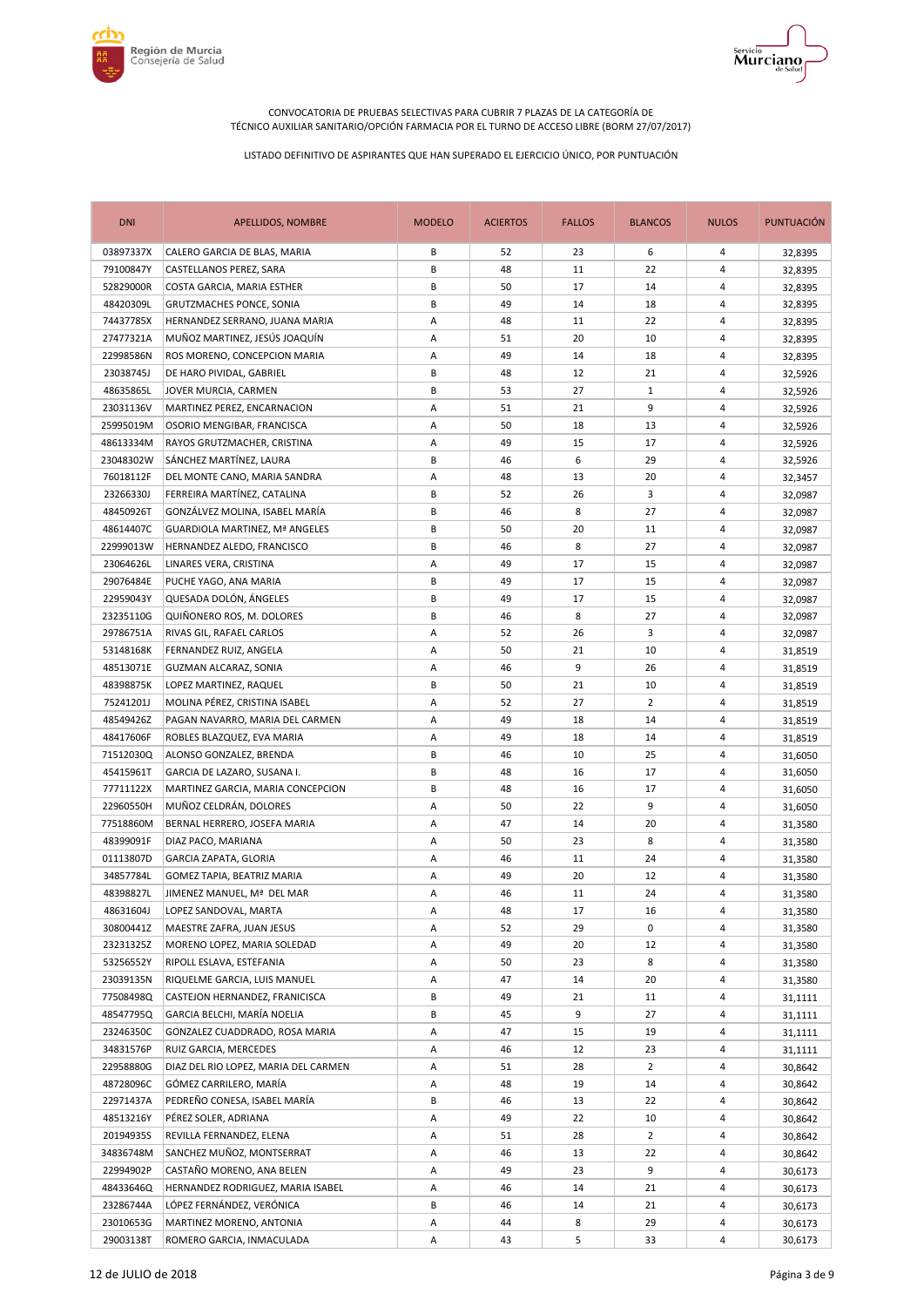



| <b>DNI</b> | APELLIDOS, NOMBRE                   | <b>MODELO</b> | <b>ACIERTOS</b> | <b>FALLOS</b>  | <b>BLANCOS</b> | <b>NULOS</b>   | <b>PUNTUACIÓN</b> |
|------------|-------------------------------------|---------------|-----------------|----------------|----------------|----------------|-------------------|
| 74345009Q  | ABELLAN MARCO, VICENTA              | Α             | 46              | 15             | 20             | 4              | 30,3704           |
| 22970228J  | CASERO LARA, ANA MARIA              | Α             | 49              | 24             | 8              | 4              | 30,3704           |
| 777218920  | COPOVI GISBERT, RICARD              | B             | 49              | 24             | 8              | 4              | 30,3704           |
| 23282585F  | DÍAZ HERNÁNDEZ, JUANA MARÍA         | Α             | 51              | 30             | 0              | 4              | 30,3704           |
| 52807696H  | HERMANDEZ CABALLERO, ANTONIA        | Α             | 47              | 18             | 16             | 4              | 30,3704           |
| 48506561K  | LOPEZ MORALES, BEATRIZ              | Α             | 50              | 27             | 4              | 4              | 30,3704           |
| 23028413P  | MARTINEZ ALBALADEJO, ANTONIO JOSE   | Α             | 47              | 18             | 16             | 4              | 30,3704           |
| 48561137H  | MARTINEZ LOPEZ, MAEVA               | B             | 50              | 27             | 4              | 4              | 30,3704           |
| 23260542K  | PASCUAL BELLO, SONIA DEL CARMEN     | Α             | 47              | 18             | 16             | 4              | 30,3704           |
| 44379086B  | ALFONSO SANCHEZ, MARÍA JOSÉ         | B             | 48              | 22             | 11             | $\overline{4}$ | 30,1235           |
| 34802198R  | CHACON MUÑOZ, NURIA                 | В             | 45              | 13             | 23             | $\overline{4}$ | 30,1235           |
| 48617809H  | PEREZ ESQUIVA, SORAYA MARIA         | В             | 49              | 25             | $\overline{7}$ | 4              | 30,1235           |
| 34825645B  | VILLALTA RODRIGUEZ, ALICIA MARIA    | Α             | 45              | 13             | 23             | 4              | 30,1235           |
| 23276279A  | BLAZQUEZ SANCHEZ, MARIA ISABEL      | В             | 46              | 17             | 18             | 4              | 29,8765           |
| 23274723B  | ANDREO BELMONTE, CRISTINA           | B             | 46              | 18             | 17             | 4              | 29,6296           |
| 34798013W  | GARRIDO CASTANYS, YOLANDA           | B             | 50              | 30             | $\mathbf{1}$   | 4              | 29,6296           |
| 45597053J  | GOMEZ BONILLO, ISABEL               | Α             | 46              | 18             | 17             | 4              | 29,6296           |
| 74513765K  | GOMEZ NAVARRO, ANTONIO              | Α             | 46              | 18             | 17             | $\overline{4}$ | 29,6296           |
| 22956871L  | LOBATO CASANUEVA, MARIA             | Α             | 46              | 18             | 17             | 4              | 29,6296           |
| 44266168T  | SERRANO LOPEZ, TRINIDAD             | В             | 44              | 12             | 25             | 4              | 29,6296           |
| 07565912Q  | VIVAS MARTINEZ, MATILDE             | Α             | 47              | 21             | 13             | 4              | 29,6296           |
| 45561189Y  | AGUADO COSTA, ENCARNACION Mª        | Α             | 47              | 22             | 12             | 4              | 29,3827           |
| 23288214R  | GARCIA LOPEZ, FRANCISCO JAVIER      | В             | 49              | 28             | 4              | 4              | 29,3827           |
| 23036928J  | LEGAZ DÍAZ, VERÓNICA                | Α             | 47              | 22             | 12             | $\overline{4}$ | 29,3827           |
| 49173522M  | MARTINEZ MARTINEZ, FANNY            | Α             | 48              | 25             | 8              | $\overline{4}$ | 29,3827           |
| 52811667X  | MARTÍNEZ SEQUERO, MARÍA CARMEN      | Α             | 42              | $\overline{7}$ | 32             | 4              | 29,3827           |
| 77521847W  | MARTINEZ UBEROS, EULALIA            | Α             | 44              | 13             | 24             | 4              | 29,3827           |
| 22475443G  | MORALES MARÍN, FUENSANTA            | Α             | 46              | 19             | 16             | 4              | 29,3827           |
| 48484056X  | MUÑOZ SANCHEZ, JUANA                | Α             | 41              | 4              | 36             | 4              | 29,3827           |
| 29069289A  | PEREZ ORTEGA, JOSEFA                | Α             | 45              | 16             | 20             | 4              | 29,3827           |
| 15483316S  | CUADRADO SÁNCHEZ, BÁRBARA           | B             | 43              | 11             | 27             | 4              | 29,1358           |
| 52778202X  | FERNANDEZ PAREDES, SERGIO JOSE      | Α             | 44              | 14             | 23             | $\overline{4}$ | 29,1358           |
| 48454605E  | LUNA GUILLEN, SONIA                 | Α             | 47              | 23             | 11             | 4              | 29,1358           |
| 23266013H  | SANCHEZ GAZQUEZ, GINESA             | Α             | 49              | 29             | 3              | 4              | 29,1358           |
| 48319554G  | CHICO DURÁ, MIRIAM                  | В             | 42              | 9              | 30             | 4              | 28,8889           |
| X9194459W  | CHYLINSKA GARCIA, BEATA             | В             | 46              | 21             | 14             | 4              | 28,8889           |
| 77566208L  | FALCÓN TENA, JOSE                   | Α             | 49              | 30             | $\overline{2}$ | 4              | 28,8889           |
| 05661580S  | GARCÍA ASENSIO, PABLO RICARDO       | B             | 41              | 6              | 34             | 4              | 28,8889           |
| 23307449P  | HERNÁNDEZ BLÁZQUEZ, Mª DOLORES      | А             | 44              | 15             | 22             | 4              | 28,8889           |
| 77721861P  | MORENO LÓPEZ, DOLORES TAMARA        | В             | 44              | 15             | 22             | 4              | 28,8889           |
| 48401932L  | ROCA MARTINEZ, DIANA                | В             | 43              | 12             | 26             | 4              | 28,8889           |
| 48517059P  | SÁNCHEZ CORBALÁN, ROSA MARIA        | А             | 44              | 15             | 22             | 4              | 28,8889           |
| 48403135A  | ÁLVAREZ MORENO, ISABEL MARÍA        | В             | 43              | 13             | 25             | 4              | 28,6420           |
| 23228096M  | GARCÍA GARCÍA, ISABEL               | А             | 43              | 13             | 25             | 4              | 28,6420           |
| 22993682F  | NAVARRO ACOSTA, MARIA SOLEDAD       | Α             | 49              | 31             | $\mathbf{1}$   | 4              | 28,6420           |
| 48610405C  | PÉREZ SÁNCHEZ, MARÍA ISABEL         | Α             | 41              | $\overline{7}$ | 33             | 4              | 28,6420           |
| 23272570C  | MOLINA RIDAO, JUANA MARIA           | Α             | 45              | 20             | 16             | 4              | 28,3950           |
| 23272819Q  | MONTES COSTA, MARIA ISABEL          | Α             | 41              | 8              | 32             | 4              | 28,3950           |
| 23293049Y  | MUNUERA AZNAR, ALMUDENA             | В             | 46              | 23             | 12             | 4              | 28,3950           |
| 23057420N  | RODRIGUEZ MAÑOGIL, ESTHER           | В             | 43              | 14             | 24             | 4              | 28,3950           |
| 27472431N  | VALERA GOMEZ, ANTONIO               | В             | 43              | 14             | 24             | 4              | 28,3950           |
| 23222456T  | VÁZQUEZ BERMEJO, ISABEL MARIA       | В             | 49              | 32             | 0              | 4              | 28,3950           |
| 48415286X  | AGUADO MARTINEZ, MARIA TERESA       | Α             | 46              | 24             | 11             | 4              | 28,1481           |
| 48479519G  | CANOVAS LOPEZ, ANTONIA              | Α             | 48              | 30             | 3              | 4              | 28,1481           |
| 23033207H  | HÚNGARO ZAPATA, RAFAEL              | Α             | 47              | 27             | 7              | 4              | 28,1481           |
| 23012505Q  | MARTINEZ CANOVAS, MARIA DEL ROSARIO | Α             | 45              | 21             | 15             | 4              | 28,1481           |
| 48524985E  | SANCHEZ MARTINEZ, ROSARIO           | В             | 48              | 30             | 3              | 4              | 28,1481           |
| 74232398J  | SANSANO GOMEZ, JAIME VICENTE        | В             | 45              | 21             | 15             | 4              | 28,1481           |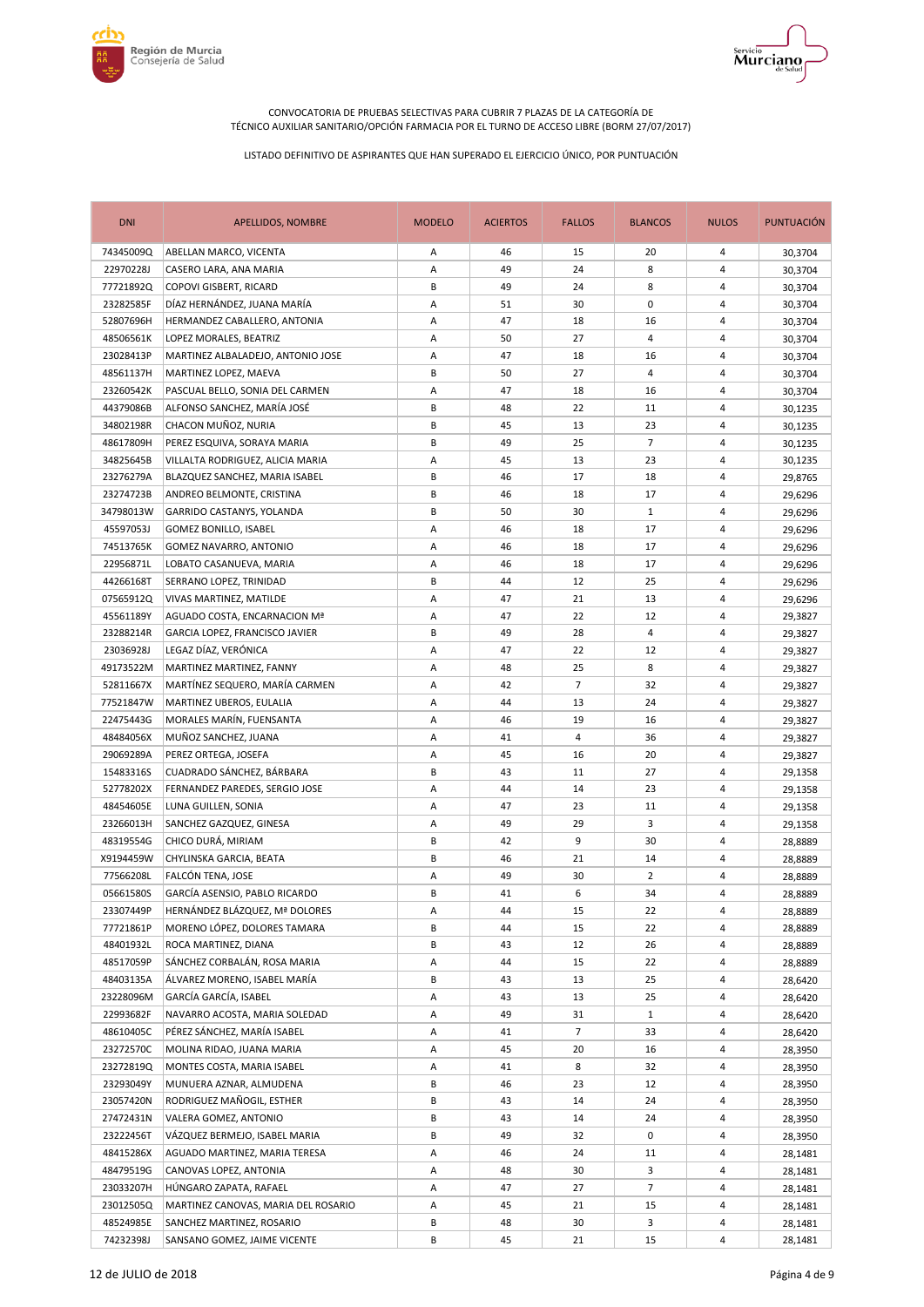



| <b>DNI</b> | APELLIDOS, NOMBRE                    | <b>MODELO</b> | <b>ACIERTOS</b> | <b>FALLOS</b>  | <b>BLANCOS</b> | <b>NULOS</b>   | PUNTUACIÓN |
|------------|--------------------------------------|---------------|-----------------|----------------|----------------|----------------|------------|
| 77567670D  | ZAPATA RUIZ, JUANA MARIA             | В             | 46              | 24             | 11             | 4              | 28,1481    |
| 23025398Y  | AYALA BUENDIA, GINESA MARIA          | Α             | 43              | 16             | 22             | 4              | 27,9013    |
| 52808032D  | BELCHI SANCHEZ, ELISA ISABEL         | В             | 45              | 22             | 14             | 4              | 27,9013    |
| 48545588V  | ESPINOSA MARTINEZ, CAROLINA          | В             | 48              | 31             | $\overline{2}$ | 4              | 27,9013    |
| 45602027L  | FLORES SALINAS, RITA MARIA           | В             | 46              | 25             | 10             | 4              | 27,9013    |
| 23306024D  | GIMÉNEZ GARCÍA, LAURA                | Α             | 48              | 31             | $\overline{2}$ | 4              | 27,9013    |
| 23281275P  | MARTÍNEZ DELGADO, NATALIA            | Α             | 44              | 19             | 18             | 4              | 27,9013    |
| 32678231S  | MOURIÑO RODRÍGUEZ, MARÍA ESTHER      | В             | 44              | 19             | 18             | 4              | 27,9013    |
| 48701794F  | PÈREZ COSTA, JOSE IGNACIO            | B             | 47              | 28             | 6              | 4              | 27,9013    |
| 23065427S  | ROSIQUE ROSIQUE, CRISTIAN            | Α             | 44              | 19             | 18             | 4              | 27,9013    |
| 23021991A  | VALERO SANCHEZ, MARIA NAZARET        | B             | 46              | 25             | 10             | $\overline{4}$ | 27,9013    |
| 34811039X  | CAMPOY SORIA, M ANTONIA              | В             | 41              | 11             | 29             | 4              | 27,6543    |
| 44762913Z  | CARCELÉN MARTÍNEZ, ANA ESPERANZA     | Α             | 40              | 8              | 33             | 4              | 27,6543    |
| 48652786N  | GARAY MARTINEZ, AINARA               | B             | 44              | 20             | 17             | 4              | 27,6543    |
| 48510433Y  | GARCIA MARTINEZ, OLAYA               | Α             | 46              | 26             | 9              | 4              | 27,6543    |
| 23245879D  | GARCÍA SÁNCHEZ, DOLORES              | В             | 44              | 20             | 17             | 4              | 27,6543    |
| 20206498D  | HIGUERA COBO, SONIA                  | Α             | 42              | 14             | 25             | 4              | 27,6543    |
| 49194387D  | MARTÍNEZ SABATER, JOSÉ ÁNGEL         | А             | 44              | 20             | 17             | $\overline{4}$ | 27,6543    |
| 34805577E  | ORTEGA LOPEZ, MARIA DEL CARMEN       | В             | 42              | 14             | 25             | 4              | 27,6543    |
| 48641448J  | RODRIGUEZ MARTINEZ, MURIEL           | В             | 42              | 14             | 25             | 4              | 27,6543    |
| 22993795M  | SÁNCHEZ VIDAL, MARIA JOSÉ            | B             | 44              | 20             | 17             | 4              | 27,6543    |
| 23219344Q  | BLAYA SÁNCHEZ, ROSA                  | В             | 44              | 21             | 16             | 4              | 27,4074    |
| 77513464Z  | FAJARDO MEROÑO, MARIA DEL CARMEN     | B             | 44              | 21             | 16             | 4              | 27,4074    |
| 77717093R  | GUALDA DELGADO, MARIA DE LOS ÁNGELES | В             | 41              | 12             | 28             | 4              | 27,4074    |
| 52412884R  | HERNÁNDEZ NEVADO, ANA                | Α             | 46              | 27             | 8              | $\overline{4}$ | 27,4074    |
| 34826938Q  | SARABIA DE ARDANAZ, MONICA           | В             | 41              | 12             | 28             | 4              | 27,4074    |
| 34821179F  | DIAZ PACO, ISABEL                    | Α             | 42              | 16             | 23             | 4              | 27,1605    |
| 45569135V  | EGIO PARDINES, ENCARNACIÓN           | В             | 45              | 25             | 11             | 4              | 27,1605    |
| 48480167P  | GARCÍA CÁNOVAS, LAURA ISABEL         | Α             | 44              | 22             | 15             | 4              | 27,1605    |
| 22951078E  | LOPEZ ANGOSTO, JOSE ANTONIO          | В             | 40              | 10             | 31             | 4              | 27,1605    |
| 48502023Z  | MARTINEZ HONGUERO, LAURA             | В             | 46              | 28             | $\overline{7}$ | 4              | 27,1605    |
| 47098363K  | MORENO ALFARO, MARÍA DOLORES         | Α             | 47              | 31             | 3              | $\overline{4}$ | 27,1605    |
| 27446163X  | NAVARRO PALAZON, MARIA SOLEDAD       | В             | 39              | $\overline{7}$ | 35             | 4              | 27,1605    |
| 71166256R  | PEREZ CRESPO, NOEMI                  | В             | 44              | 22             | 15             | 4              | 27,1605    |
| 23333145J  | BENAVIDEZ GRANADOS, MARIA NATALIA    | В             | 41              | 14             | 26             | 4              | 26,9136    |
| 48612459G  | GARCIA JIMENEZ, MARIA DEL ROSELL     | B             | 46              | 29             | 6              | 4              | 26,9136    |
| 48512385A  | GUILLÉN MESEGUER, MARÍA CONSUELO     | B             | 41              | 14             | 26             | 4              | 26,9136    |
| 25986848E  | LOPEZ DIAZ, Mº DOLORES               | B             | 42              | 17             | 22             | 4              | 26,9136    |
| 22935189A  | MARTINEZ ROS, RAIMUNDA               | А             | 40              | 11             | 30             | 4              | 26,9136    |
| 48555579A  | PORTUGUES MANZANERA, MARIA ASUNCION  | В             | 45              | 26             | 10             | 4              | 26,9136    |
| 23058931M  | RODRIGUEZ CERVANTES, ALICIA          | В             | 42              | 17             | 22             | 4              | 26,9136    |
| 48640430F  | SANCHEZ MELGAR, CRISTINA             | В             | 44              | 23             | 14             | 4              | 26,9136    |
| 23042522H  | BERNAL ALCARAZ, Mª DE LOS ANGELES    | В             | 43              | 21             | 17             | 4              | 26,6667    |
| 48657124A  | CALVO DIAZ, RUBEN JOSE               | В             | 46              | 30             | 5              | 4              | 26,6667    |
| 48514220K  | CARCELES ABENZA, ELENA               | Α             | 43              | 21             | 17             | 4              | 26,6667    |
| 23025576T  | CERVANTES POZO, JUANA MARIA          | В             | 44              | 24             | 13             | 4              | 26,6667    |
| 23277903V  | GARCIA RECHE, OLIVIA                 | Α             | 42              | 18             | 21             | 4              | 26,6667    |
| 77717450J  | GUARDIOLA MARIN, MANUEL              | В             | 43              | 21             | 17             | 4              | 26,6667    |
| 48616278M  | LOPEZ BAÑOS, MARIA TERESA            | В             | 43              | 21             | 17             | 4              | 26,6667    |
| 34816097P  | MOLINA FERNANDEZ, ANA MARIA          | А             | 46              | 30             | 5              | 4              | 26,6667    |
| 48391154M  | MUÑOZ MONTEAGUDO, MARIA BELEN        | Α             | 39              | 9              | 33             | 4              | 26,6667    |
| 73999961Z  | PERONA MONTERO, ELISABET             | Α             | 47              | 33             | $\mathbf{1}$   | 4              | 26,6667    |
| 48488303W  | GARCÍA MORENO, ANTONIA INMACULADA    | Α             | 41              | 16             | 24             | 4              | 26,4198    |
| 74341557Z  | LORENTE HITA, ANTONIA                | В             | 45              | 28             | 8              | 4              | 26,4198    |
| 48446011F  | MARTINEZ GOMARIZ, EVA                | В             | 44              | 25             | 12             | 4              | 26,4198    |
| 23027270S  | RODRIGUEZ DIAZ, ANTONIA              | В             | 38              | 7              | 36             | 4              | 26,4198    |
| 23246671L  | ABELLANEDA REVERTE, MARIA DOLORES    | А             | 38              | 8              | 35             | 4              | 26,1728    |
| 34796857L  | GUIRAO PEREZ, ANA JOSE               | В             | 40              | 14             | 27             | 4              | 26,1728    |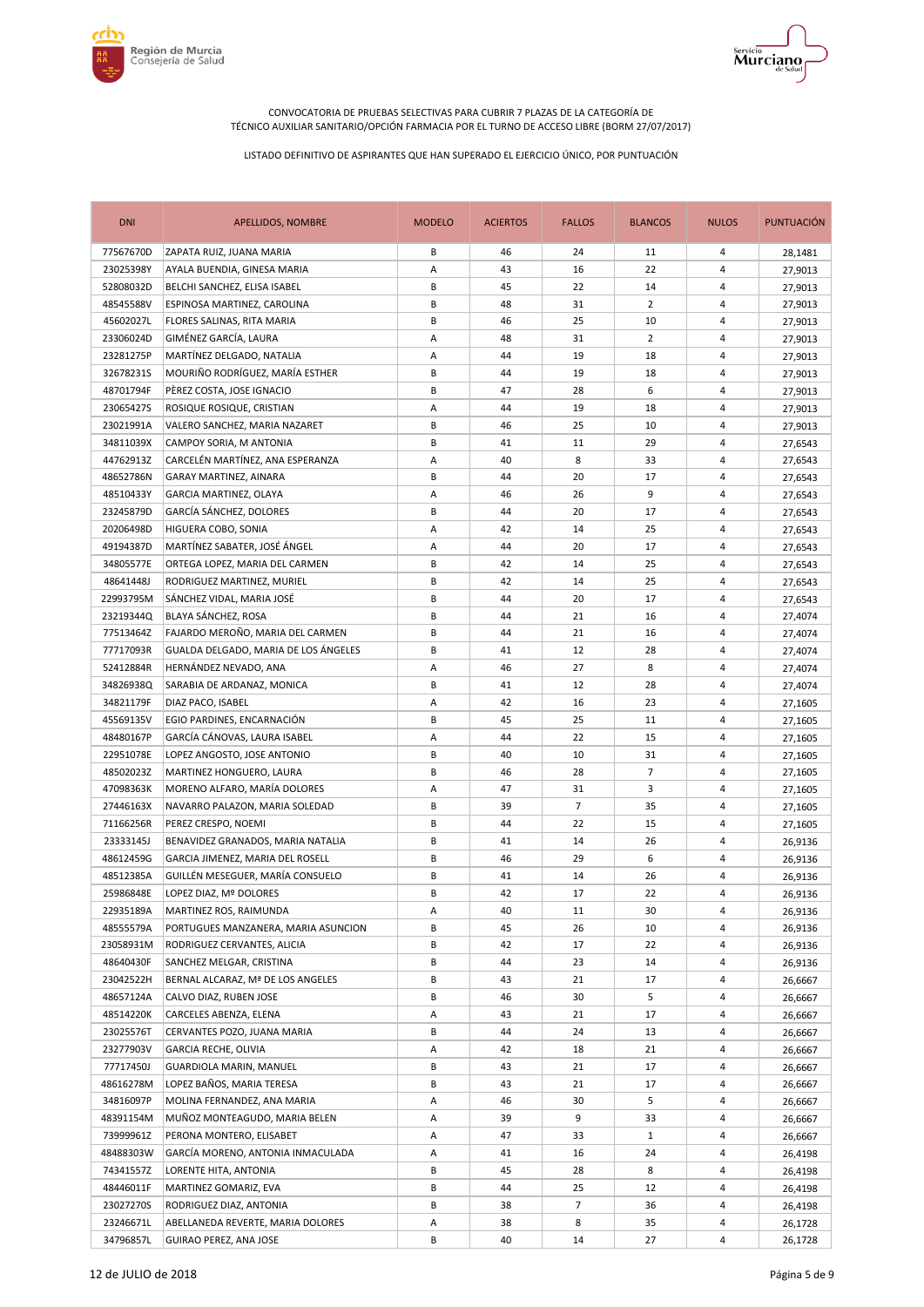



| <b>DNI</b> | <b>APELLIDOS, NOMBRE</b>           | <b>MODELO</b> | <b>ACIERTOS</b> | <b>FALLOS</b> | <b>BLANCOS</b> | <b>NULOS</b>   | <b>PUNTUACIÓN</b> |
|------------|------------------------------------|---------------|-----------------|---------------|----------------|----------------|-------------------|
| 48741903G  | LOPEZ GARCIA, RAQUEL               | B             | 41              | 17            | 23             | 4              | 26,1728           |
| 77567132T  | MARTINEZ FERNANDEZ, FRANCISCO      | В             | 43              | 23            | 15             | 4              | 26,1728           |
| 48490542X  | MARTÍNEZ PEÑALVER, LIDIA           | Α             | 38              | 8             | 35             | 4              | 26,1728           |
| 48477610G  | MARTINEZ TOMÁS, MARIA CARMEN       | A             | 37              | 5             | 39             | $\overline{4}$ | 26,1728           |
| 74243023N  | MAS GARCÍA, ENCARNACIÓN            | Α             | 40              | 14            | 27             | 4              | 26,1728           |
| 08848090J  | NIETO RODRIGUEZ, JESUS             | Α             | 46              | 32            | 3              | 4              | 26,1728           |
| 48839173F  | PÉREZ UREÑA, ERIKA                 | Α             | 44              | 26            | 11             | 4              | 26,1728           |
| 14313811Z  | POMARES CONESA, MARIA DEL MAR      | Α             | 39              | 11            | 31             | 4              | 26,1728           |
| 48500712Z  | TEMPLADO MARTINEZ, MARTA           | Α             | 37              | 5             | 39             | 4              | 26,1728           |
| 48519326K  | GARCIA BARCELÓ, MARIA VICTORIA     | В             | 39              | 12            | 30             | 4              | 25,9259           |
| 77709120D  | MADRID NORTE, EVA MARIA            | Α             | 45              | 30            | 6              | $\overline{4}$ | 25,9259           |
| 48495905Z  | MORALES ALMAGRO, LAURA             | Α             | 43              | 24            | 14             | 4              | 25,9259           |
| 23039236K  | RAMIREZ MANCHADO, ANTONIA          | Α             | 40              | 15            | 26             | 4              | 25,9259           |
| 71440765M  | CASTELLANOS SASTRE, JORGE          | В             | 42              | 22            | 17             | 4              | 25,6790           |
| 48521419K  | <b>GARCIA CANDEL, ROCIO</b>        | B             | 42              | 22            | 17             | 4              | 25,6790           |
| 34819022N  | MIRANDA MICOL, JUAN ANTONIO        | Α             | 43              | 25            | 13             | 4              | 25,6790           |
| 48650921X  | NICOLAS PEREZ, CELIA               | Α             | 41              | 19            | 21             | 4              | 25,6790           |
| 27445117E  | PEREZ PUERTAS, JOSE                | Α             | 46              | 34            | $\mathbf{1}$   | 4              | 25,6790           |
| 48557749B  | REYES FULGENCIO, MERCEDES          | Α             | 41              | 19            | 21             | 4              | 25,6790           |
| 48641449Z  | RODRIGUEZ MARTINEZ, ALBA           | В             | 39              | 13            | 29             | 4              | 25,6790           |
| 22472553N  | BALLESTA MELGAREJO, PIO            | Α             | 46              | 35            | 0              | 4              | 25,4321           |
| 48475974R  | BERNAL MOLINA, JOSEFA              | В             | 40              | 17            | 24             | 4              | 25,4321           |
| 77757976J  | BOLUDA NOGUERA, ISABEL             | В             | 42              | 23            | 16             | 4              | 25,4321           |
| 77853543S  | MARTINEZ YELO, MARINA DE LA CRUZ   | Α             | 41              | 20            | 20             | 4              | 25,4321           |
| 77574246F  | MORENO PLASENCIA, MARIA DEL CARMEN | Α             | 40              | 17            | 24             | 4              | 25,4321           |
| 48399159Y  | NAVAS IMBERNON, MARIA              | Α             | 44              | 29            | 8              | 4              | 25,4321           |
| 73086763P  | UBERO PEREZ, MARIA DEL MAR         | Α             | 46              | 35            | 0              | 4              | 25,4321           |
| 77711218Z  | LÓPEZ MARÍN, FRANCISCA             | В             | 41              | 21            | 19             | 4              | 25,1852           |
| 48487178G  | LORENTE FERNANDEZ, CARMEN MARIA    | Α             | 41              | 21            | 19             | 4              | 25,1852           |
| 23261424Y  | MENA FUENTES, ALICIA               | В             | 44              | 30            | $\overline{7}$ | 4              | 25,1852           |
| 77837183P  | PARRA LÓPEZ, MERCEDES              | Α             | 43              | 27            | 11             | 4              | 25,1852           |
| 34792843F  | SANCHEZ PEREZ, FUENSANTA           | В             | 44              | 30            | $\overline{7}$ | 4              | 25,1852           |
| 23228089K  | SEGURA GARCÍA, MARIA               | B             | 42              | 24            | 15             | $\overline{4}$ | 25,1852           |
| 27442594Y  | ALARCON LOPEZ, FRANCISCO JOSE      | Α             | 43              | 28            | 10             | 4              | 24,9383           |
| 23256513V  | AYEN URIBE, ISABEL ROSA            | Α             | 40              | 19            | 22             | 4              | 24,9383           |
| 74246033D  | ESTEVE ESCLAPEZ, CRISTINA          | В             | 40              | 19            | 22             | 4              | 24,9383           |
| 23052666L  | LOPEZ SANCHEZ, TAMARA              | Α             | 39              | 16            | 26             | 4              | 24,9383           |
| 22977077P  | MENDEZ HERNANDEZ, ADORACION        | B             | 40              | 19            | 22             | 4              | 24,9383           |
| 27479476L  | MESEGUER PERONA, ALICIA            | В             | 43              | 28            | 10             | 4              | 24,9383           |
| 53148944S  | PEREZ ABELLAN, MARIA LUISA         | B             | 41              | 22            | 18             | $\overline{4}$ | 24,9383           |
| 23261230L  | PEREZ RODRIGUEZ, PEDRO             | А             | 41              | 22            | 18             | 4              | 24,9383           |
| 23268697B  | PLAZAS SORIANO, MARIA DEL MAR      | А             | 41              | 22            | 18             | 4              | 24,9383           |
| 48553677X  | PORTALES MESEGUER, MARÍA           | А             | 41              | 22            | 18             | 4              | 24,9383           |
| 48533617Y  | BELDA GALIANA, VIRGINIA            | В             | 43              | 29            | 9              | 4              | 24,6913           |
| 75233831A  | CAMPOS PEREZ, MARIA ROSARIO        | В             | 44              | 32            | 5              | 4              | 24,6913           |
| 23302944B  | CASAU URAN, PATRICIA               | Α             | 37              | 11            | 33             | 4              | 24,6913           |
| 48450368V  | FERRIZ ALCOLEA, MARÍA VIRTUDES     | В             | 42              | 26            | 13             | 4              | 24,6913           |
| 23290922H  | GARCÍA ORTUÑO, JESICA              | Α             | 39              | 17            | 25             | 4              | 24,6913           |
| 22981885D  | GONZALEZ MARTOS, ANDRES            | В             | 41              | 23            | 17             | 4              | 24,6913           |
| 23035368V  | LOPEZ CONESA, ANA BELEN            | В             | 37              | 11            | 33             | 4              | 24,6913           |
| 48616881X  | LUCAS MARTÍNEZ, MARIA LUISA        | А             | 40              | 20            | 21             | 4              | 24,6913           |
| 48650376V  | MOLINA SAORÍN, ARANZAZU            | А             | 41              | 23            | 17             | 4              | 24,6913           |
| 34807689H  | PEREZ GARCIA, MARIA MERCEDES       | В             | 41              | 23            | 17             | 4              | 24,6913           |
| 53253522N  | POVEDA GONZÁLEZ, CRISTINA          | B             | 37              | 11            | 33             | 4              | 24,6913           |
| 48639400N  | RODRIGUEZ MENARGUEZ, SORAYA        | В             | 40              | 20            | 21             | 4              | 24,6913           |
| 23045062M  | TUDELA PEDREÑO, MARIA CONCEPCION   | А             | 38              | 14            | 29             | 4              | 24,6913           |
| 48496337D  | ZAPATA MORALES, MARIA FUENSANTA    | В             | 35              | 5             | 41             | 4              | 24,6913           |
| 22964072K  | ALBALADEJO PAGAN, TOMAS            | А             | 45              | 36            | 0              | 4              | 24,4444           |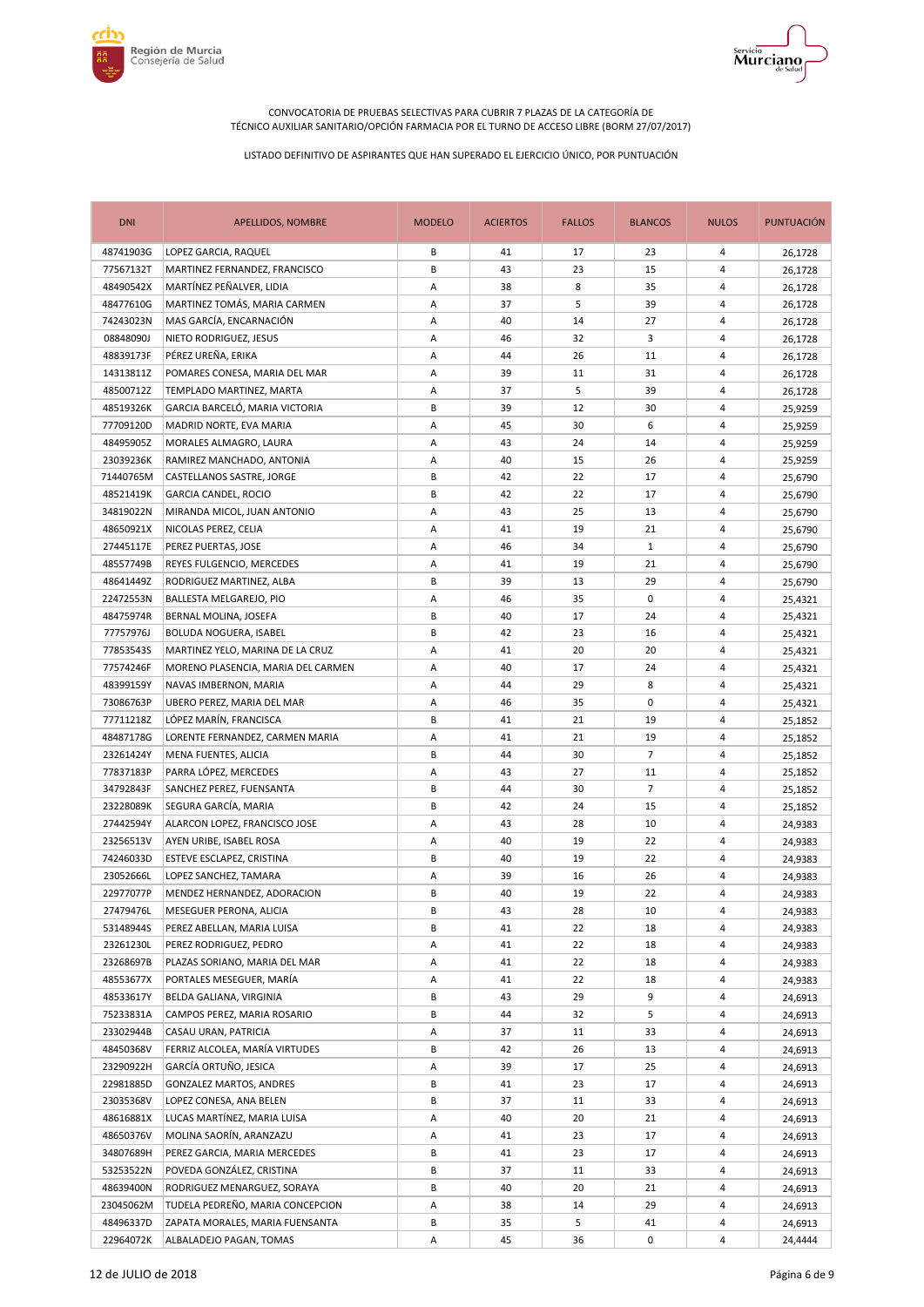



| <b>DNI</b> | <b>APELLIDOS, NOMBRE</b>           | <b>MODELO</b> | <b>ACIERTOS</b> | <b>FALLOS</b> | <b>BLANCOS</b> | <b>NULOS</b>   | PUNTUACIÓN |
|------------|------------------------------------|---------------|-----------------|---------------|----------------|----------------|------------|
| 27442808J  | BERNAL ROMERO, MARIA CARMEN        | B             | 38              | 15            | 28             | 4              | 24,4444    |
| 48509653P  | DIAZ BAÑO, MARIA BEATRIZ           | Α             | 39              | 18            | 24             | 4              | 24,4444    |
| 22940236J  | FERNANDEZ TOMAS, JUANA DOLORES     | Α             | 42              | 27            | 12             | 4              | 24,4444    |
| 44392798S  | GARCIA VIDAL, ELENA                | B             | 41              | 24            | 16             | $\overline{4}$ | 24,4444    |
| 22992468N  | LDÓN ROCA, PEDRO                   | Α             | 45              | 36            | 0              | 4              | 24,4444    |
| 77720521W  | MARIN RODRIGUEZ, MARIA ISABEL      | В             | 38              | 15            | 28             | 4              | 24,4444    |
| 48650241C  | MORENO MANZANERA, MARIA DEL CARMEN | B             | 41              | 24            | 16             | 4              | 24,4444    |
| 75096409Y  | NAVARRETE CARMONA, JUAN DE DIOS    | Α             | 45              | 36            | 0              | 4              | 24,4444    |
| 48419340Q  | PEREA PINEDA, MARIA JOSEFA         | В             | 45              | 36            | 0              | 4              | 24,4444    |
| 71163564T  | SIMON GOMEZ, RAQUEL                | В             | 45              | 36            | 0              | 4              | 24,4444    |
| 23273162Z  | TOLEDANO MORENO, EVA MARIA         | Α             | 43              | 30            | 8              | $\overline{4}$ | 24,4444    |
| 20212651K  | FERREIRA VILLAESCUSA, PEDRO        | Α             | 40              | 22            | 19             | 4              | 24,1976    |
| 23028192V  | GARCIA GARCIA, DANIELA PILAR       | В             | 44              | 34            | 3              | 4              | 24,1976    |
| 23039937D  | LOZANO BLEDA, VERONICA             | В             | 38              | 16            | 27             | 4              | 24,1976    |
| 48548418H  | MENARGUEZ NICOLAS, YOLANDA         | B             | 37              | 13            | 31             | 4              | 24,1976    |
| 77512309D  | MILANES CAMACHO, MARIA PILAR       | B             | 40              | 22            | 19             | 4              | 24,1976    |
| 48512617M  | MUÑOZ MARTINEZ, ADRIAN             | В             | 40              | 22            | 19             | 4              | 24,1976    |
| 75264639Z  | QUILES PEDROSA, ISABEL MARIA       | B             | 39              | 19            | 23             | 4              | 24,1976    |
| 23313197Y  | YUS BERNAL, NOEMI                  | В             | 39              | 19            | 23             | 4              | 24,1976    |
| 22002550Z  | ACAME GUILLÓ, VICENTA ANGELA       | Α             | 40              | 23            | 18             | 4              | 23,9506    |
| 21494092V  | FERNÁNDEZ MARTÍNEZ, ANTONIA        | Α             | 41              | 26            | 14             | 4              | 23,9506    |
| 48614977S  | HERNÁNDEZ VIVO, ANDRÉS             | Α             | 39              | 20            | 22             | 4              | 23,9506    |
| 48486239P  | ROCAMORA ROCAMORA, CARMEN MARIA    | В             | 41              | 26            | 14             | 4              | 23,9506    |
| 70044388G  | CAMPOS LORENTE, JULIO              | B             | 38              | 18            | 25             | 4              | 23,7037    |
| 23287897Y  | GONZALEZ GARCIA, CAROLINA          | Α             | 37              | 15            | 29             | $\overline{4}$ | 23,7037    |
| 52771927Z  | LUCAS MAÑOGIL, EFRÉN               | Α             | 44              | 36            | $\mathbf{1}$   | 4              | 23,7037    |
| 48128941S  | MARTINEZ RUIPEREZ, CORAL           | Α             | 40              | 24            | 17             | 4              | 23,7037    |
| 48630271Z  | MIÑANO ORTEGA, ANA MARIA           | Α             | 38              | 18            | 25             | 4              | 23,7037    |
| 52800512X  | PANCORBO ARIZMENDI, SILVIA         | Α             | 41              | 27            | 13             | 4              | 23,7037    |
| 71519555C  | ALVAREZ DIÑEIRO, CLARA             | В             | 38              | 19            | 24             | 4              | 23,4568    |
| 23037912P  | ARROYO PAGEO, DOLORES              | Α             | 39              | 22            | 20             | 4              | 23,4568    |
| 48445140X  | CANO HERNANDEZ, VIRGINIA           | В             | 36              | 13            | 32             | 4              | 23,4568    |
| 77714431F  | FERNANDEZ ESPIN, ANA MARIA         | Α             | 39              | 22            | 20             | $\overline{4}$ | 23,4568    |
| 48649645E  | GUIRAO BASTIDA, LIDIA              | Α             | 42              | 31            | 8              | 4              | 23,4568    |
| 15519250T  | MUÑOZ ALGUACIL, MARIA              | В             | 39              | 22            | 20             | 4              | 23,4568    |
| 23030227M  | MUÑOZ YAÑEZ, JUAN ANTONIO          | В             | 44              | 37            | 0              | 4              | 23,4568    |
| 34826610X  | NAVARRO RANSANZ, REBECA            | Α             | 35              | 10            | 36             | 4              | 23,4568    |
| 33471250V  | PEREZ SANCHEZ, EVA MARIA           | A             | 42              | 31            | 8              | 4              | 23,4568    |
| 73652498N  | CALERO GARCÍA, M DOLORES           | В             | 41              | 29            | 11             | 4              | 23,2099    |
| 23042039H  | FERNANDEZ BIANQUI, TATIANA         | Α             | 41              | 29            | 11             | $\overline{4}$ | 23,2099    |
| 76003489N  | JIMENEZ BARQUILLA, MARIA ISABEL    | В             | 34              | 8             | 39             | 4              | 23,2099    |
| 48634790W  | SANCHEZ PEÑALVER, ELISABETH        | В             | 35              | 11            | 35             | 4              | 23,2099    |
| 22976808S  | DOMÍNGUEZ REINÓN, MARÍA MAR        | В             | 42              | 33            | 6              | 4              | 22,9630    |
| 48452046Q  | FERNANDEZ LOPEZ, MARI CARMEN       | Α             | 37              | 18            | 26             | 4              | 22,9630    |
| 48695192Y  | FRANCO LARIOS, LORENA              | В             | 37              | 18            | 26             | 4              | 22,9630    |
| 48401184F  | GAMBIN MARTINEZ, ESTEFANIA         | В             | 42              | 33            | 6              | 4              | 22,9630    |
| 27450748H  | GONZÁLEZ CAMPOS, Mª DEL CARMEN     | Α             | 37              | 18            | 26             | 4              | 22,9630    |
| 48613793G  | LACARCEL SANCHEZ, DAVID            | В             | 38              | 21            | 22             | 4              | 22,9630    |
| 45289765M  | LOPEZ GUTIEREZ, MARIA TERESA       | В             | 36              | 15            | 30             | 4              | 22,9630    |
| 34794812K  | MESEGUER PERONA, BEATRIZ           | В             | 39              | 24            | 18             | 4              | 22,9630    |
| 22979767F  | PARDO SAEZ, DOLORES                | А             | 36              | 15            | 30             | 4              | 22,9630    |
| 27468138C  | RÍOS MARTÍNEZ, MARÍA ISABEL        | А             | 41              | 30            | 10             | 4              | 22,9630    |
| 48652920P  | BERNAL BALIBREA, CRISTINNA         | Α             | 34              | 10            | 37             | 4              | 22,7161    |
| 25120057D  | GALIANA LEÓN, JOSEFA               | В             | 42              | 34            | 5              | 4              | 22,7161    |
| 48509734C  | HERNÁNDEZ BALLESTA, ROSA MARIA     | Α             | 38              | 22            | 21             | 4              | 22,7161    |
| 23054262M  | LOZANO GUTIERREZ, ALBA MARIA       | В             | 42              | 34            | 5              | 4              | 22,7161    |
| 23241997Z  | MOULIAA VALCARCEL, MARIA LUISA     | В             | 40              | 28            | 13             | 4              | 22,7161    |
| 34830062N  | MUÑOZ GUARDIOLA, ENCARNACION       | В             | 37              | 19            | 25             | 4              | 22,7161    |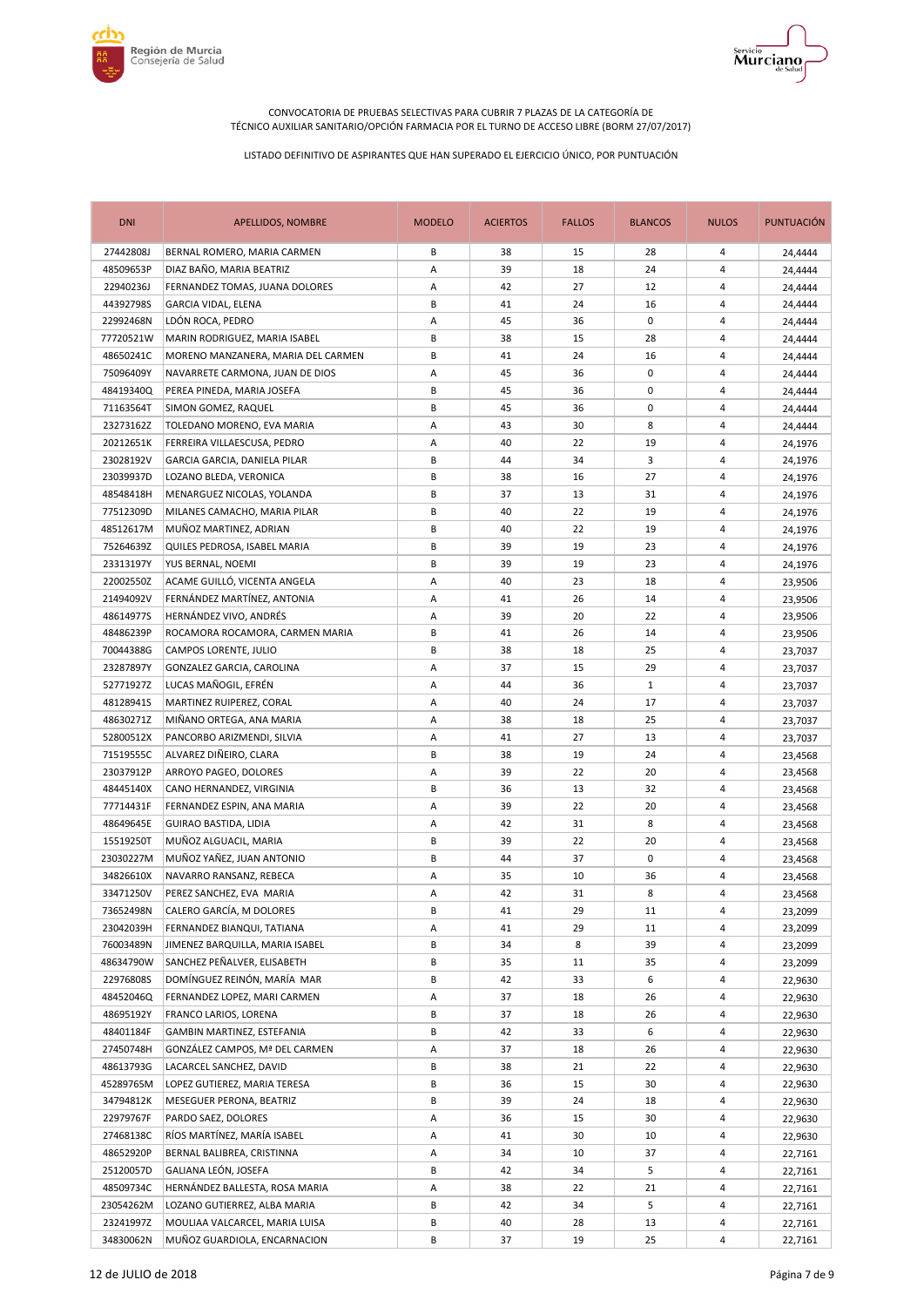



| <b>DNI</b> | APELLIDOS, NOMBRE                  | <b>MODELO</b> | <b>ACIERTOS</b> | <b>FALLOS</b> | <b>BLANCOS</b> | <b>NULOS</b>   | <b>PUNTUACIÓN</b> |
|------------|------------------------------------|---------------|-----------------|---------------|----------------|----------------|-------------------|
| 29048546Y  | NAVARRO ARENAS, PASCUALA           | Α             | 41              | 31            | 9              | 4              | 22,7161           |
| 48488929F  | ROBLES POVEDA, VANESSA             | В             | 41              | 31            | 9              | 4              | 22,7161           |
| 48494584G  | FERNÁNDEZ DE GEA, INÉS             | Α             | 37              | 20            | 24             | 4              | 22,4691           |
| 23279042Y  | GALLEGO RECHE, YOLANDA             | B             | 40              | 29            | 12             | 4              | 22,4691           |
| 48493116P  | GARCIA PEDREÑO, ANA BELEN          | Α             | 37              | 20            | 24             | 4              | 22,4691           |
| 34836606R  | HERNANDEZ VERA, ANTONIO            | Α             | 39              | 26            | 16             | 4              | 22,4691           |
| 27432862A  | MARIN CARCELEN, JOSEFA             | Α             | 43              | 38            | 0              | 4              | 22,4691           |
| 48619960F  | ORTEGA GARCÍA, FRANCISCO           | B             | 36              | 17            | 28             | 4              | 22,4691           |
| 22990786D  | PARDO VAZQUEZ, RAQUEL              | Α             | 33              | 8             | 40             | 4              | 22,4691           |
| 34819696L  | RUIZ MARSILLA, JUAN                | Α             | 37              | 20            | 24             | 4              | 22,4691           |
| 48662432K  | SANCHEZ JIMENEZ, MIRIAM            | Α             | 40              | 29            | 12             | 4              | 22,4691           |
| 48418725E  | VILLA CANO, FRANCISCO JAVIER       | Α             | 36              | 17            | 28             | 4              | 22,4691           |
| 23034111W  | ALBALADEJO MARTÍNEZ, ANA BELÉN     | Α             | 33              | 9             | 39             | 4              | 22,2222           |
| 48620813D  | CANDEL TAVIRA, JENNIFER            | В             | 42              | 36            | 3              | 4              | 22,2222           |
| 23017473Q  | FERRER FRANCO, MARIA SALUD         | Α             | 38              | 24            | 19             | 4              | 22,2222           |
| 23289814Z  | HERNANDEZ PASCUAL, ISABEL          | В             | 42              | 36            | 3              | 4              | 22,2222           |
| 48703821X  | LAX QUESADA, ANTONIA               | Α             | 36              | 18            | 27             | 4              | 22,2222           |
| 48548709X  | MENGUAL MARTINEZ, MARIA DOLORES    | В             | 39              | 27            | 15             | 4              | 22,2222           |
| 27450850M  | MEROÑO SANCHEZ, ANTONIA            | Α             | 39              | 27            | 15             | 4              | 22,2222           |
| 48476351X  | MOLINA ESCRIBANO, MARIA JOSE       | Α             | 38              | 24            | 19             | 4              | 22,2222           |
| 74893367P  | ROMERO JIMENEZ, SARA               | Α             | 40              | 30            | 11             | 4              | 22,2222           |
| 23045657W  | SANTIAGO BELZUNCE, CRISTINA        | В             | 41              | 33            | $\overline{7}$ | 4              | 22,2222           |
| 48551937H  | ARCE SANCHEZ, MARIA DEL CARMEN     | Α             | 40              | 31            | 10             | 4              | 21,9753           |
| 77522665S  | CÁMARA HERRERO, MARIA DEL PILAR    | В             | 40              | 31            | 10             | 4              | 21,9753           |
| 23290038P  | CARMONA PEREZ, ALBA                | Α             | 38              | 25            | 18             | 4              | 21,9753           |
| 13785638J  | CONTRERAS MIJANGOS, EVA MARIA      | B             | 39              | 28            | 14             | $\overline{4}$ | 21,9753           |
| 48330220K  | FERNANDEZ JUSTICIA, LAURA          | Α             | 35              | 16            | 30             | 4              | 21,9753           |
| 23288331A  | GIRONA MANZANARES, SILVIA          | Α             | 36              | 19            | 26             | 4              | 21,9753           |
| 27468932D  | LOPEZ ROS, ESPERANZA               | Α             | 39              | 28            | 14             | 4              | 21,9753           |
| 23278955B  | MARTINEZ CUBILLAS, ANA BELEN       | Α             | 42              | 37            | 2              | 4              | 21,9753           |
| 48641369A  | MEDINA FERRER, PAULA ANDREA        | В             | 35              | 16            | 30             | 4              | 21,9753           |
| 48515748P  | SANCHEZ GARCIA, FATIMA             | Α             | 41              | 34            | 6              | 4              | 21,9753           |
| 22461016K  | DOMENECH ALARCÓN, MARIA DEL CARMEN | B             | 37              | 23            | 21             | $\overline{4}$ | 21,7284           |
| 52818641S  | GARCIA JIMENEZ, DAVID              | Α             | 38              | 26            | 17             | 4              | 21,7284           |
| 23292744T  | GOMEZ GARCIA, ARANCHA              | Α             | 37              | 23            | 21             | 4              | 21,7284           |
| 23283830X  | LOPEZ TENGO, TERESA                | Α             | 39              | 29            | 13             | 4              | 21,7284           |
| 48396721Y  | MIRETE LATORRE, CARMEN MARIA       | В             | 36              | 20            | 25             | 4              | 21,7284           |
| 48520521C  | TORTOSA MERLO, FRANCISCO JAVIER    | A             | 37              | 23            | 21             | $\overline{4}$ | 21,7284           |
| 48452172G  | FERNANDEZ GARCIA, ANA BELEN        | А             | 38              | 27            | 16             | 4              | 21,4815           |
| 53140762K  | INIESTA DIAZ, ESPERANZA            | В             | 37              | 24            | 20             | 4              | 21,4815           |
| 48479425W  | LOPEZ GARCIA, BEGOÑA               | В             | 40              | 33            | 8              | 4              | 21,4815           |
| 48591010Z  | MARQUEZ LOPEZ, EVA MARIA           | А             | 42              | 39            | 0              | 4              | 21,4815           |
| 48542491W  | MARTINEZ ASENSIO, ENCARNACION      | Α             | 42              | 39            | 0              | 4              | 21,4815           |
| 23228253R  | MORENO MOLERO, ENCARNACION         | Α             | 37              | 24            | 20             | 4              | 21,4815           |
| 48504718H  | PEÑALVER MORENO, JUDIT             | В             | 36              | 21            | 24             | 4              | 21,4815           |
| 22930623Z  | PEREZ ESPINOSA, CARMEN             | В             | 41              | 36            | 4              | 4              | 21,4815           |
| 23034729E  | VAZQUEZ MATEO, LOURDES             | В             | 42              | 39            | 0              | 4              | 21,4815           |
| 23271318X  | VIUDEZ LOPEZ, FRANCISCA            | Α             | 37              | 24            | 20             | 4              | 21,4815           |
| 23314882N  | MARTINEZ LUCAS, MARIA DEL MAR      | Α             | 40              | 34            | 7              | 4              | 21,2346           |
| 52805353K  | MAYOR PÉREZ, VIRGINIA              | В             | 34              | 16            | 31             | 4              | 21,2346           |
| 23211991T  | RODRIGUEZ RODRIGUEZ, MARIA         | А             | 39              | 31            | 11             | 4              | 21,2346           |
| 23959748G  | SOTO SEGADO, ANA                   | Α             | 30              | 4             | 47             | 4              | 21,2346           |
| 34825596P  | BEVIAR CAPARROS, PALOMA            | В             | 39              | 32            | 10             | 4              | 20,9876           |
| 23048594H  | HERNANDEZ TOVAR, YOLANDA           | Α             | 36              | 23            | 22             | 4              | 20,9876           |
| 09816222Y  | LOPEZ CARRO, ROBERTO               | В             | 33              | 14            | 34             | 4              | 20,9876           |
| 22973911Q  | LOPEZ MARTINEZ, CATALINA           | В             | 38              | 29            | 14             | 4              | 20,9876           |
| 23018553S  | NIETO ROS, JOSE DAVID              | В             | 36              | 23            | 22             | 4              | 20,9876           |
| 23287854D  | VALERA QUIÑONERO, NOELIA           | В             | 38              | 29            | 14             | 4              | 20,9876           |